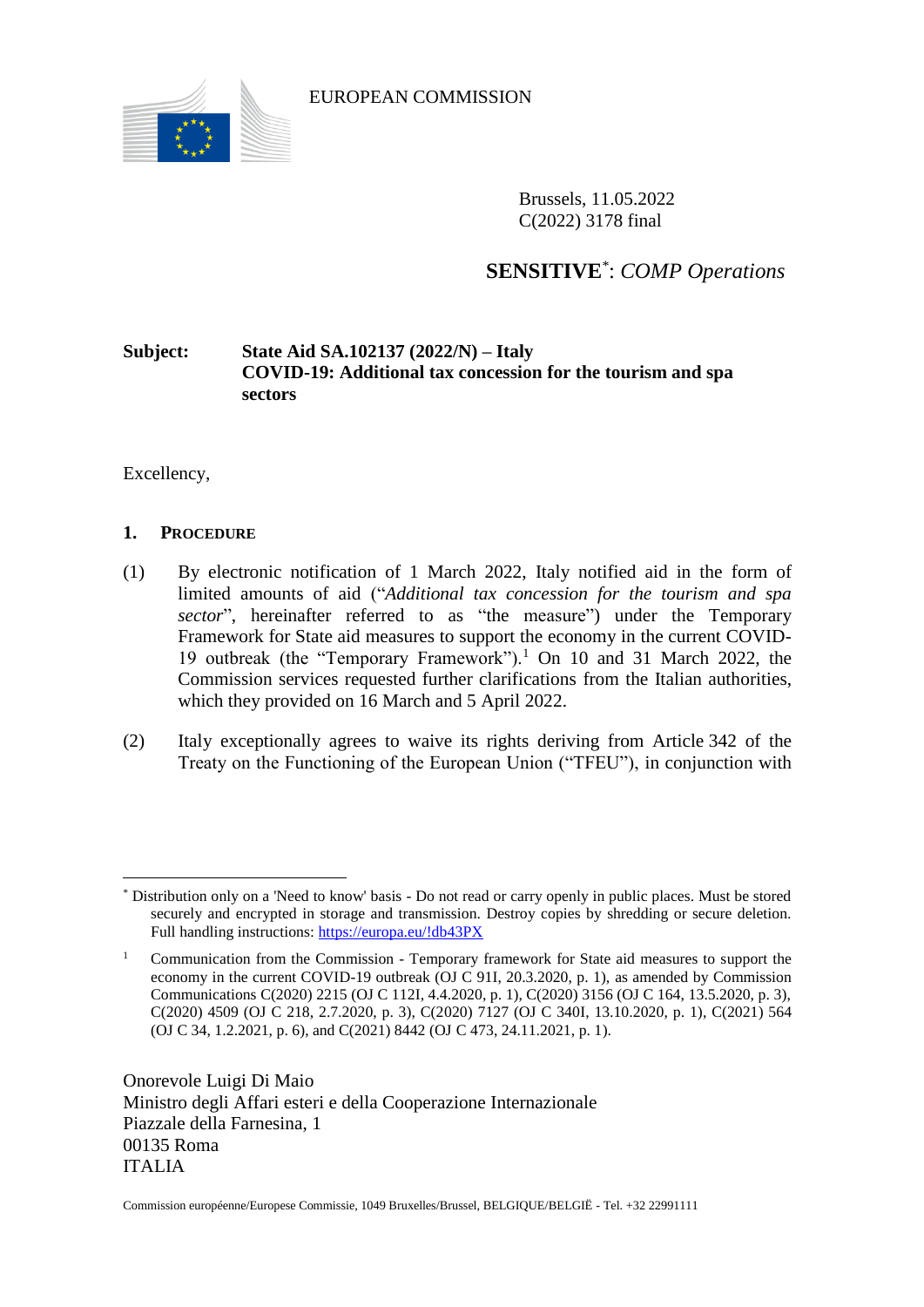Article 3 of Regulation  $1/1958<sup>2</sup>$  and to have this Decision adopted and notified in English.

## **2. DESCRIPTION OF THE MEASURE**

- (3) Italy considers that the COVID-19 pandemic affects the real economy. The Italian authorities submit that Italy was the very first Member State of the European Union to be affected by the COVID-19 pandemic and to declare, with a resolution of the Council of Ministers of 31 January 2020, a state of emergency. Since the declaration of the state of emergency, various decrees have been enacted, which have entailed, among other things, restrictions on people's mobility, gatherings, transport of passengers and the organization of events.
- (4) In particular, the Italian authorities stress that amongst the various restrictive measures, Decree-Law No 6 of 23 February 2020, concerning "*urgent measures for the containment and management of the epidemiological emergency presented by COVID-19*", granted the competent authorities the power to ban inbound and outbound travel to or from a municipality or area where at least one person was tested positive to the COVID-19 coronavirus, to suspend demonstrations, events, private and public meetings, the closure of museums and art galleries and more. After the adoption of Decree-Law No 6 of 23 February 2020, which was followed by other restrictive measures, a long period of lockdown entered into force and a long period of limitations and suspensions of activities took place Italy.
- (5) In particular, Italy explains that the COVID-19 pandemic has had a negative impact on the tourism sector. Italy submits that in 2020 tourism generated 4.1% of the country's GDP, which is a decrease from 13% in 2019. Italy also submits that in 2020, due to the COVID-19 pandemic and the containment measures taken by the Italian authorities, the sector saw a drastic drop in tourist inflow. Inbound tourism saw the number of tourists drop by 54.6% compared to 2019 and suffered a loss of about EUR 35 billion in revenues compared to the previous year. According to the information provided by Italy, the tourism sector continued to be impacted negatively in 2021. In particular, in the first 9 months of 2021, the accommodation sector saw a decline in the number of customers of 38.4% compared to 2019. In addition, the number of foreign tourists arriving in Italy declined by 56.1% compared to 2019.
- (6) The Italian authorities explain that the objective of the measure is to support the beneficiary undertakings, in view of their lack of liquidity that results from the COVID-19 pandemic, and help them take the necessary measures to face the persistence of the pandemic, including stimulating interventions that would allow a continued and resilient activity of those beneficiaries and their future recovery. In this respect, Italy submits that it is necessary to support investments in the tourism sector and for the relevant beneficiaries to stimulate a recovery of the losses caused by the pandemic. Italy adds that at present, the tourism sector is, on the national scene, the one in relation to which the worst performances are estimated. In particular, the Italian accommodation sector is very exposed to the effects of the COVID-19 pandemic due to its characteristics, as Italian hotels are

 $\overline{2}$ <sup>2</sup> Regulation No 1 determining the languages to be used by the European Economic Community, OJ 17, 6.10.1958, p. 385.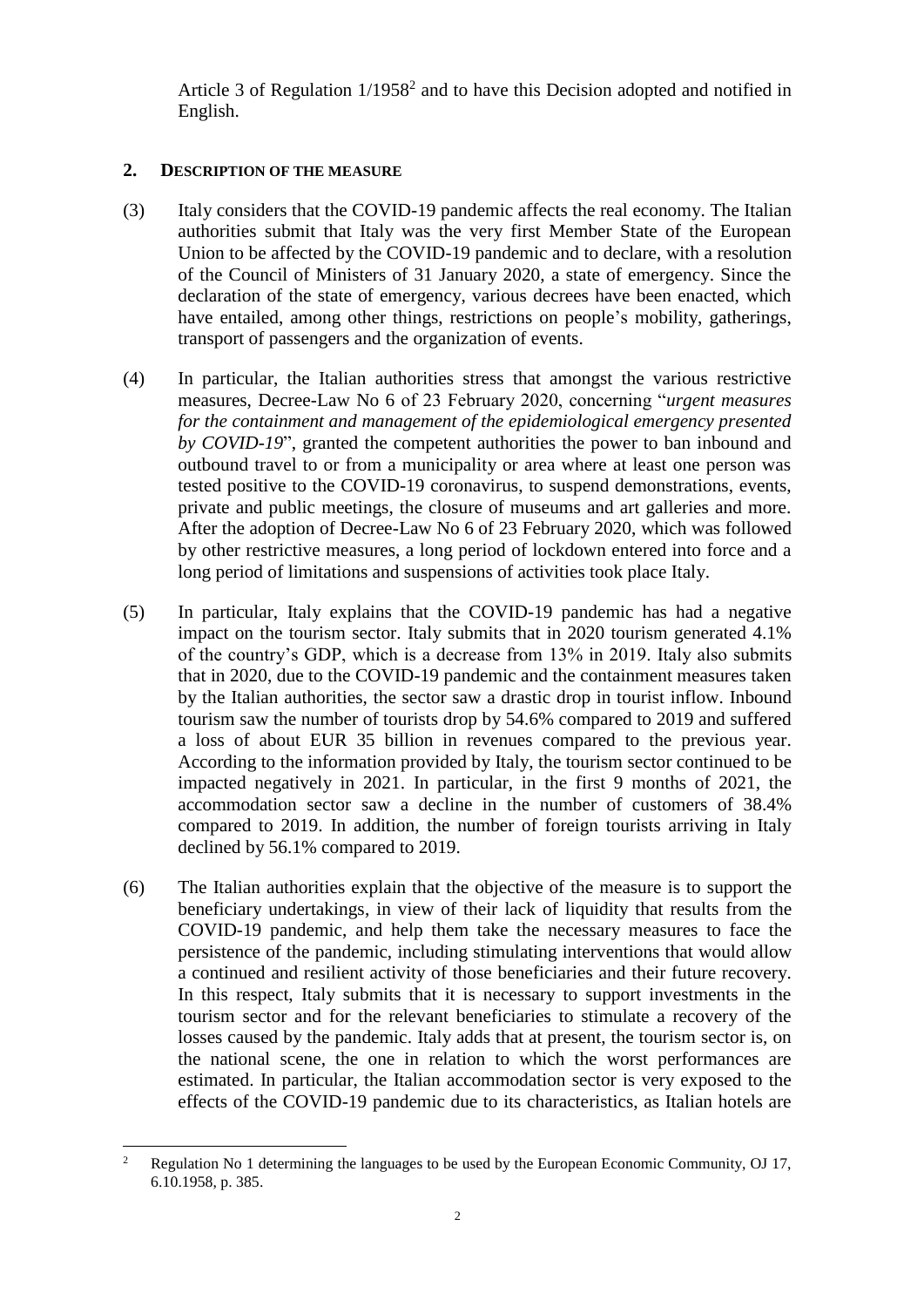mostly made up of small structures not affiliated to chains. In this respect, Italy submits that the measure will be particularly helpful in facing the reduction of liquidity in the sector. In addition, according to the Italian authorities, the hospitality sector needs support to make up for the capital loss together with liquidity in order to combat the risk of stopping structural interventions to relaunch tourism.

- (7) The Italian authorities therefore consider that it is crucial to help the industry cope with the contingency, in order to avoid as much as possible the closure of facilities and tackle the recovery in the most efficient manner. In particular, Italy considers that the tax credits to be granted under the measure will reduce the need for liquidity faced by the eligible beneficiaries and will create a virtuous circle. Italy also considers that the measure is necessary to support further investments in the tourism sector and for the relevant beneficiaries, to stimulate a recovery of the losses caused by the pandemic, but also with a view to encouraging new investments, reviving the businesses and facing the future challenges of the sector by seeking to make businesses more resilient. Thus, Italy would like to stimulate the beneficiaries to proceed with new investments to recover the sector from the pandemic by increasing its resilience to such events.
- (8) The measure forms part of an overall package of measures and aims to ensure that sufficient liquidity remains available in the market, to counter the liquidity shortage faced by undertakings because of the pandemic, to ensure that the disruptions caused by the pandemic do not undermine the viability of the undertakings and thereby to preserve the continuity of economic activity during and after the pandemic.
- <span id="page-2-2"></span>(9) Italy confirms that the aid under the measure is not conditioned on the relocation of a production activity or of another activity of the beneficiary from another country within the EEA to the territory of the Member State granting the aid. This is irrespective of the number of job losses actually occurred in the initial establishment of the beneficiary in the EEA.
- (10) The compatibility assessment of the measure is based on Article 107(3)(b) TFEU, in light of sections 2 and 3.1 of the Temporary Framework.

# **2.1. The nature and form of aid**

<span id="page-2-0"></span>(11) The measure is an aid scheme through which aid is provided in the form of a tax credit.

# **2.2. Legal basis**

- <span id="page-2-1"></span>(12) The legal basis for the measure is a combination of the following legal provisions:
	- (a) Article 79 of Decree-Law No 104 of 14 August 2020; 3 and
	- (b) Draft Interministerial Decree on "Implementing Provisions for the attribution of the tax credit in favor of tourist-hotel, agritourism, spa and open-air accommodation facilities pursuant to Article 79 of Decree-Law

 $\overline{a}$ <sup>3</sup> Decreto Legge 14 agosto 2020, n. 104 "*Ulteriori agevolazioni fiscali per il settore turistico e termale*".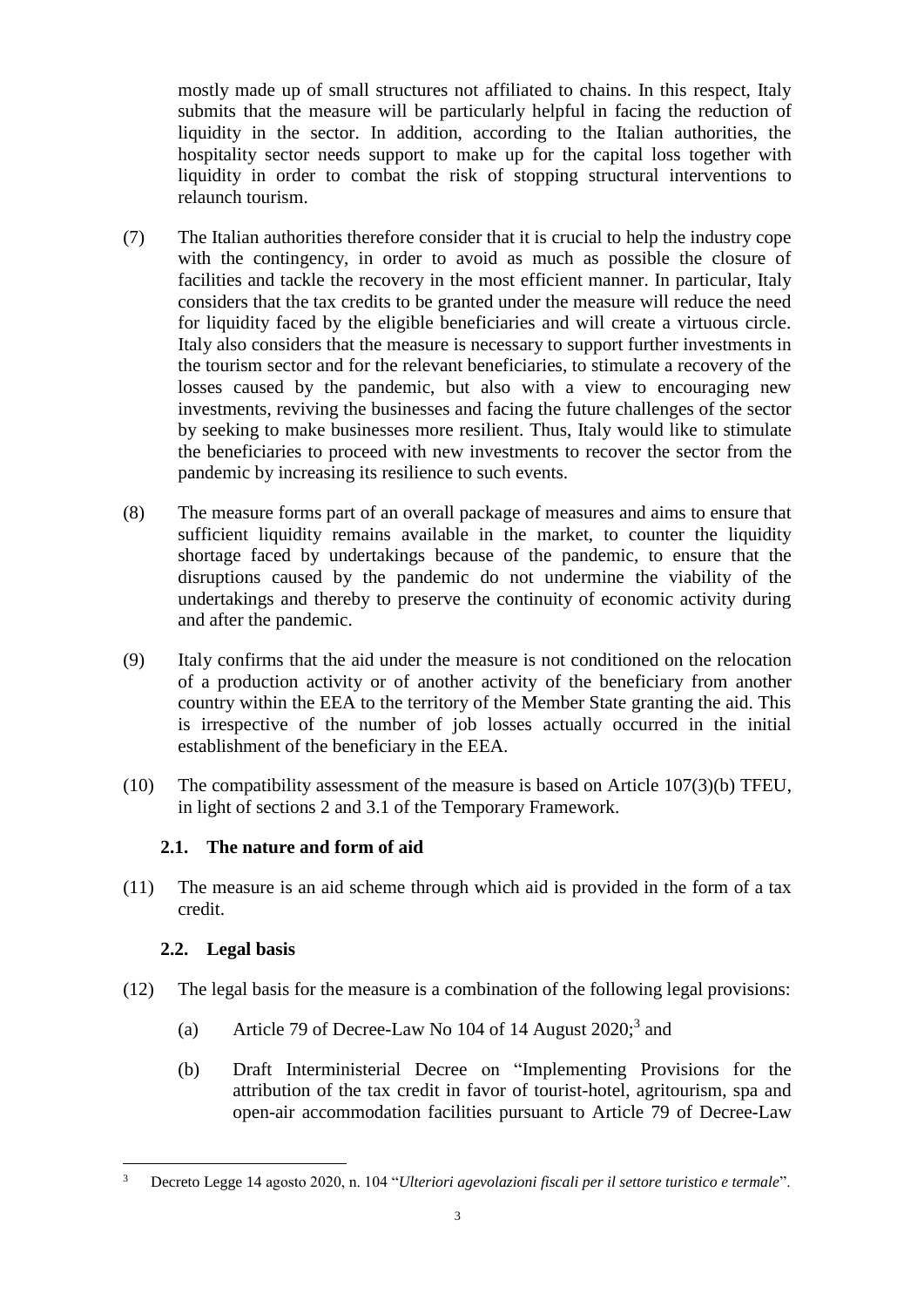No 104 of 14 August 2020, converted, with modifications, by Law No. 126 of 13 October 2020".

#### **2.3. Administration of the measure**

<span id="page-3-1"></span>(13) The Ministry of Tourism is responsible for administering and granting the measure.

## **2.4. Budget of the measure**

- <span id="page-3-2"></span>(14) The estimated budget of the measure is EUR 380 million.
- <span id="page-3-4"></span>(15) Aid may be granted under the measure as from the notification of the Commission's decision approving the measure until no later than 30 June 2022<sup>4</sup>.

#### <span id="page-3-0"></span>**2.5. Beneficiaries**

 $\overline{a}$ 

- (16) The beneficiaries of the measure are tourist-hotel accommodation undertakings, undertakings that carry out agri-tourism accommodation activities<sup>5</sup>, open-air accommodation facilities and spas as listed in Article 79 of Decree-Law No. 104 of 14 August 2020. The Italian authorities estimate that there will be around 2 500 beneficiaries.
- (17) The Italian authorities indicate that financial institutions are excluded as eligible beneficiaries under the measure.
- <span id="page-3-3"></span>(18) Aid may not be granted under the measure to medium<sup>6</sup> and large enterprises that were already in difficulty within the meaning of the General Block Exemption Regulation ("GBER")<sup>7</sup> on 31 December 2019. Aid may be granted to micro and small enterprises that were in difficulty within the meaning of the GBER on 31 December 2019, if those enterprises, at the moment of granting the aid, are not subject to collective insolvency procedure under national law and they have not received rescue aid<sup>8</sup> or restructuring aid.<sup>9</sup>

- <sup>8</sup> Alternatively, if they have received rescue aid, they have reimbursed the loan or terminated the guarantee at the moment of granting of the aid under the notified measure.
- <sup>9</sup> Alternatively, if they have received restructuring aid, they are no longer subject to a restructuring plan at the moment of granting of the aid under the notified measure.

<sup>&</sup>lt;sup>4</sup> The tax liability in relation to which the aid is granted must have arisen no later than 30 June 2022, in line with footnote 24 of the Temporary Framework.

<sup>&</sup>lt;sup>5</sup> The Italian authorities confirmed that the measure does not apply to undertakings active in the processing and marketing of agricultural products.

<sup>&</sup>lt;sup>6</sup> As defined in Annex I to Commission Regulation (EU) No 651/2014 of 17 June 2014 declaring certain categories of aid compatible with the internal market in application of Articles 107 and 108 of the Treaty, OJ L 187, 26.6.2014, p. 1.

<sup>7</sup> As defined in Article 2(18) of Commission Regulation (EU) No 651/2014 of 17 June 2014 declaring certain categories of aid compatible with the internal market in application of Articles 107 and 108 of the Treaty, OJ L 187, 26.6.2014, p. 1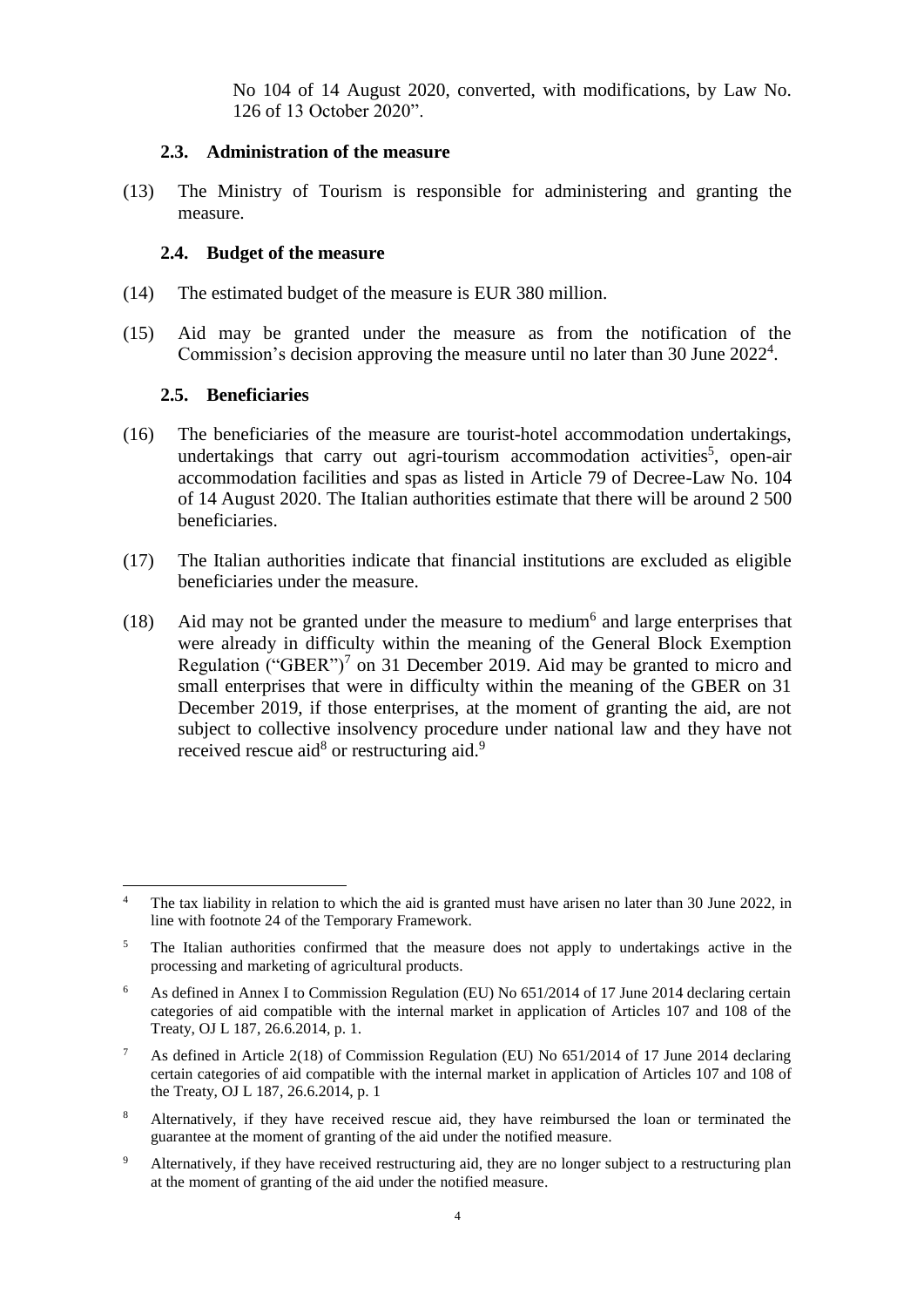## **2.6. Sectoral and regional scope of the measure**

(19) The measure is open to undertakings active in the tourism sector as identified in Article 79 of Decree-Law No. 104 of 14 August 2020 (see recital [\(16\)\)](#page-3-0). It applies to the whole territory of Italy.

# **2.7. Basic elements of the measure**

- (20) The measure consists in aid in the form of tax advantages as described in recital [\(11\),](#page-2-0) and more precisely a tax credit.
- (21) The Italian authorities explain that the tax credit should be used to cover costs necessary for increasing liquidity to facilitate recovery from the COVID measures and for improving the resilience of the undertakings for the future. The eligible costs under the measure will concern the redevelopment and improvement of the beneficiary undertakings' facilities as well as the elimination of architectural barriers, the increase of energy efficiency, the adoption of anti-seismic measures and the acquisition of equipment necessary to carry out the relevant activities. Italy explains in this respect that the measure will help facing the reduction of liquidity in the sector. In particular, the Italian authorities submit that the tax advantages granted under the measure will reduce the need for liquidity faced by the eligible beneficiaries and will stimulate further investments in the tourism sector and for the relevant beneficiaries. In addition, the measure will help a steady recovery of the losses caused by the pandemic, including with a view to encouraging new investments, will help the businesses to restore and face the future challenges of the sector in a more resilient manner.
- (22) The tax credit granted under the measure is recognized in the amount of a 65 % of the relevant expenses incurred during the time period of the application of the measure up to a maximum of EUR 200 000 per undertaking and can only be used in compensation of a tax liability. The tax credit must be used and claimed exclusively through the electronic services offered by the Italian Revenue Agency.
- (23) For the purposes of carrying out the control of the tax credit that is granted to each beneficiary, the Ministry of Tourism transmits to the Revenue Agency, by means of telematic methods, the list of the eligible beneficiary undertakings and the amount of tax credit to be granted, including information on possible modifications and revocations of the amounts.
- (24) The tax credits granted under the measure to the relevant beneficiaries will cover the period from 1 February 2020 until 6 November 2021.
- (25) The Italian authorities indicate that the aid cannot be combined with other contributions, grants and public subsidies granted for the same investment.
- <span id="page-4-0"></span>(26) The Italian authorities confirm that in any case the amount of aid per undertaking cannot exceed the overall maximum aid amount of EUR 2.3 million per undertaking<sup>10</sup>.

 $10<sup>10</sup>$ All figures used must be gross, i.e. before any deduction of tax or other charge.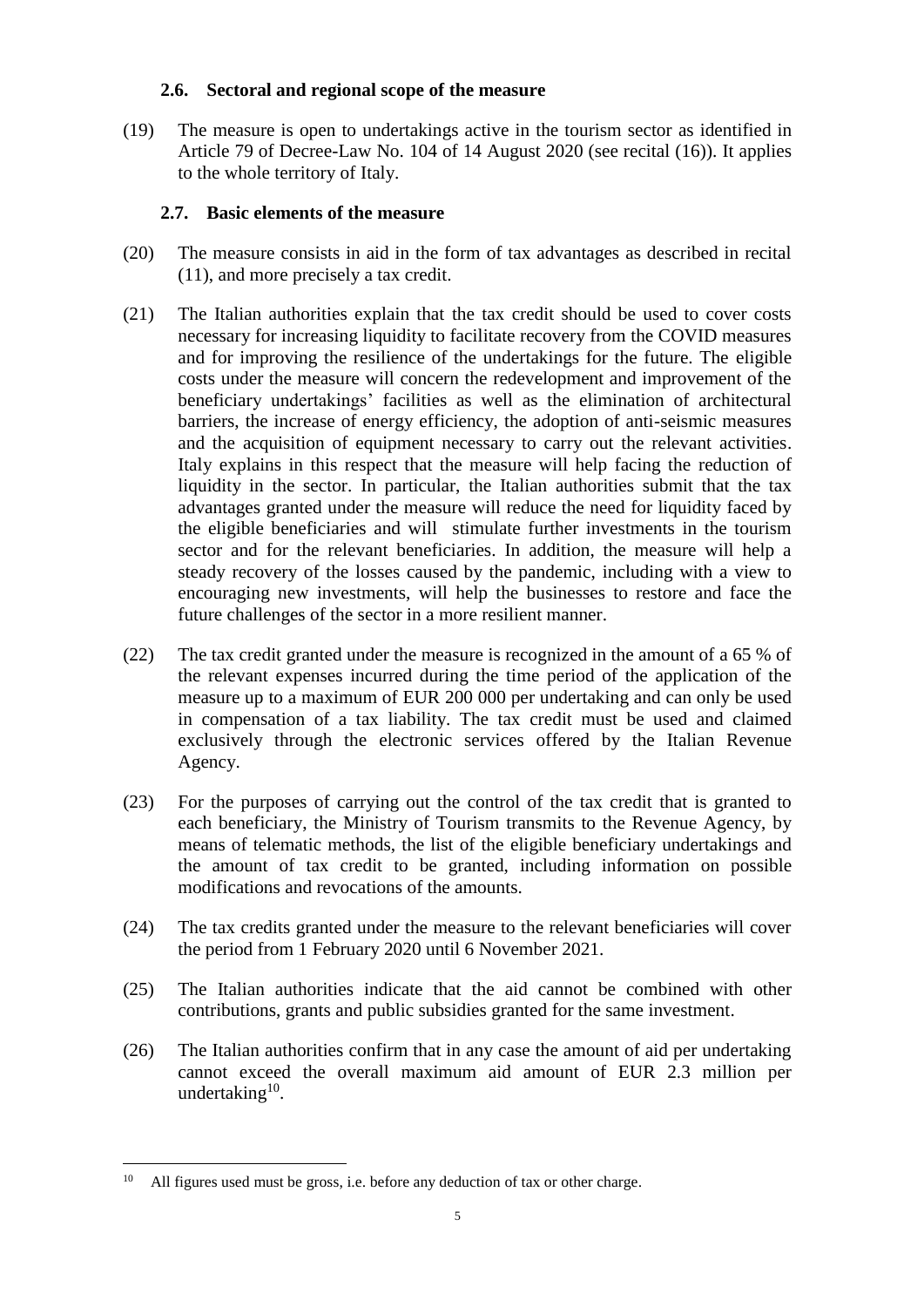# **2.8. Cumulation**

- <span id="page-5-1"></span>(27) The Italian authorities confirm that aid granted under the measure may be cumulated with aid under de minimis  $Regulations<sup>11</sup>$  or the General Block Exemption Regulation<sup>12</sup> provided the provisions and cumulation rules of those Regulations are respected.
- (28) The Italian authorities confirm that aid granted under the measure may be cumulated with aid granted under other measures approved by the Commission under other sections of the Temporary Framework provided the provisions in those specific sections are respected.
- (29) The Italian authorities confirm that if the beneficiary receives aid on several occasions or in several forms under the measure or aid under other measures approved by the Commission under section 3.1 of the Temporary Framework, the overall maximum cap per undertaking, as set out in point(s) 22(a) of that framework, will be respected.

## **2.9. Monitoring and reporting**

<span id="page-5-0"></span>(30) The Italian authorities confirm that they will respect the monitoring and reporting obligations laid down in section 4 of the Temporary Framework (including the obligation to publish relevant information on each individual aid above EUR 100 000 granted under the measure on the comprehensive national State aid website or Commission's IT tool within 12 months from the moment of granting<sup>13</sup>).

## **3. ASSESSMENT**

# **3.1. Lawfulness of the measure**

(31) The Italian authorities commit not to grant or pay out aid under the measure before the notification of a Commission decision approving it. By notifying the measure before putting it into effect, the Italian authorities have respected their obligations under Article 108(3) TFEU.

# **3.2. Existence of State aid**

(32) For a measure to be categorised as aid within the meaning of Article 107(1) TFEU, all the conditions set out in that provision must be fulfilled. First, the measure must be imputable to the State and financed through State resources.

 $\overline{a}$ <sup>11</sup> Commission Regulation (EU) No 1407/2013 of 18 December 2013 on the application of Articles 107 and 108 of the Treaty on the Functioning of the European Union to de minimis aid (OJ L 352, 24.12.2013, p. 1), Commission Regulation (EU) No 360/2012 of 25 April 2012 on the application of Articles 107 and 108 of the Treaty on the Functioning of the European Union to de minimis aid granted to undertakings providing services of general economic interest (OJ L 114, 26.4.2012, p. 8).

<sup>&</sup>lt;sup>12</sup> Commission Regulation (EU) No 651/2014 of 17 June 2014 declaring certain categories of aid compatible with the internal market in application of Articles 107 and 108 of the Treaty, OJ L 187 of 26.6.2014, p. 1.

<sup>&</sup>lt;sup>13</sup> Referring to information required in Annex III to Commission Regulation (EU) No 651/2014 and Annex III to Commission Regulation (EU) No 702/2014 and Annex III to Commission Regulation (EU) No 1388/2014. For tax and payment advantages, the aid amount of the individual aid may be indicated in ranges.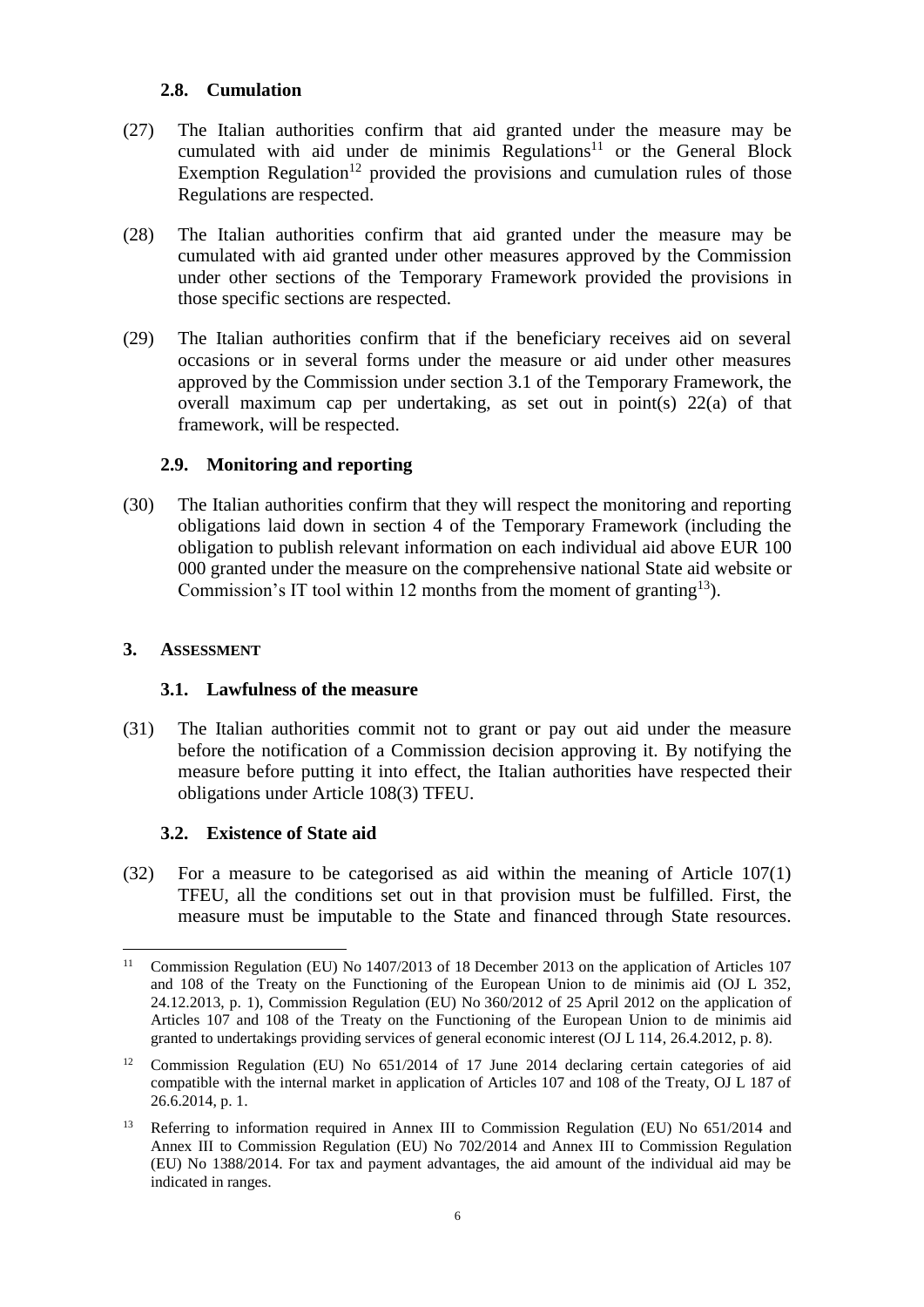Second, it must confer an advantage on its recipients. Third, that advantage must be selective in nature. Fourth, the measure must distort or threaten to distort competition and affect trade between Member States.

- (33) The measure is imputable to the State, since it is administered by the Ministry of Tourism (recital [\(13\)\)](#page-3-1) and it is based on the legal acts mentioned in recital [\(12\).](#page-2-1) It is financed through State resources, since it is financed by public funds (recital  $(14)$ .
- (34) The measure confers an advantage on its beneficiaries in the form of a tax credit (recital [\(11\)\)](#page-2-0). The measure thus relieves those beneficiaries of costs which they would have had to bear under normal market conditions.
- (35) The advantage granted by the measure is selective, since it is awarded only to certain undertakings, in particular tourist-hotel accommodation undertakings, undertakings that carry out agricultural tourism activities, open-air accommodation facilities and spas as detailed in Article 79 of Decree-Law No. 104 of 14 August 2020 (see recital [\(16\)\)](#page-3-0), excluding the financial sector.
- (36) The measure is liable to distort competition, since it strengthens the competitive position of its beneficiaries. It also affects trade between Member States, since those beneficiaries are active in sectors in which intra-Union trade exists.
- (37) In view of the above, the Commission concludes that the measure constitutes aid within the meaning of Article 107(1) TFEU. The Italian authorities do not contest that conclusion.

#### **3.3. Compatibility**

- (38) Since the measure involves aid within the meaning of Article 107(1) TFEU, it is necessary to consider whether that measure is compatible with the internal market.
- (39) Pursuant to Article 107(3)(b) TFEU the Commission may declare compatible with the internal market aid "*to remedy a serious disturbance in the economy of a Member State*".
- (40) By adopting the Temporary Framework on 19 March 2020, the Commission acknowledged (in section 2) that "*the COVID-19 outbreak affects all Member States and that the containment measures taken by Member States impact undertakings*". The Commission concluded that "*State aid is justified and can be declared compatible with the internal market on the basis of Article 107(3)(b) TFEU, for a limited period, to remedy the liquidity shortage faced by undertakings and ensure that the disruptions caused by the COVID-19 outbreak do not undermine their viability, especially of SMEs*".
- (41) The measure aims at providing liquidity support to undertakings active in the tourism sector at a time when the normal functioning of markets is severely disturbed by the COVID-19 pandemic and that pandemic is affecting the wider economy and leading to severe disturbances of the real economy of Member States.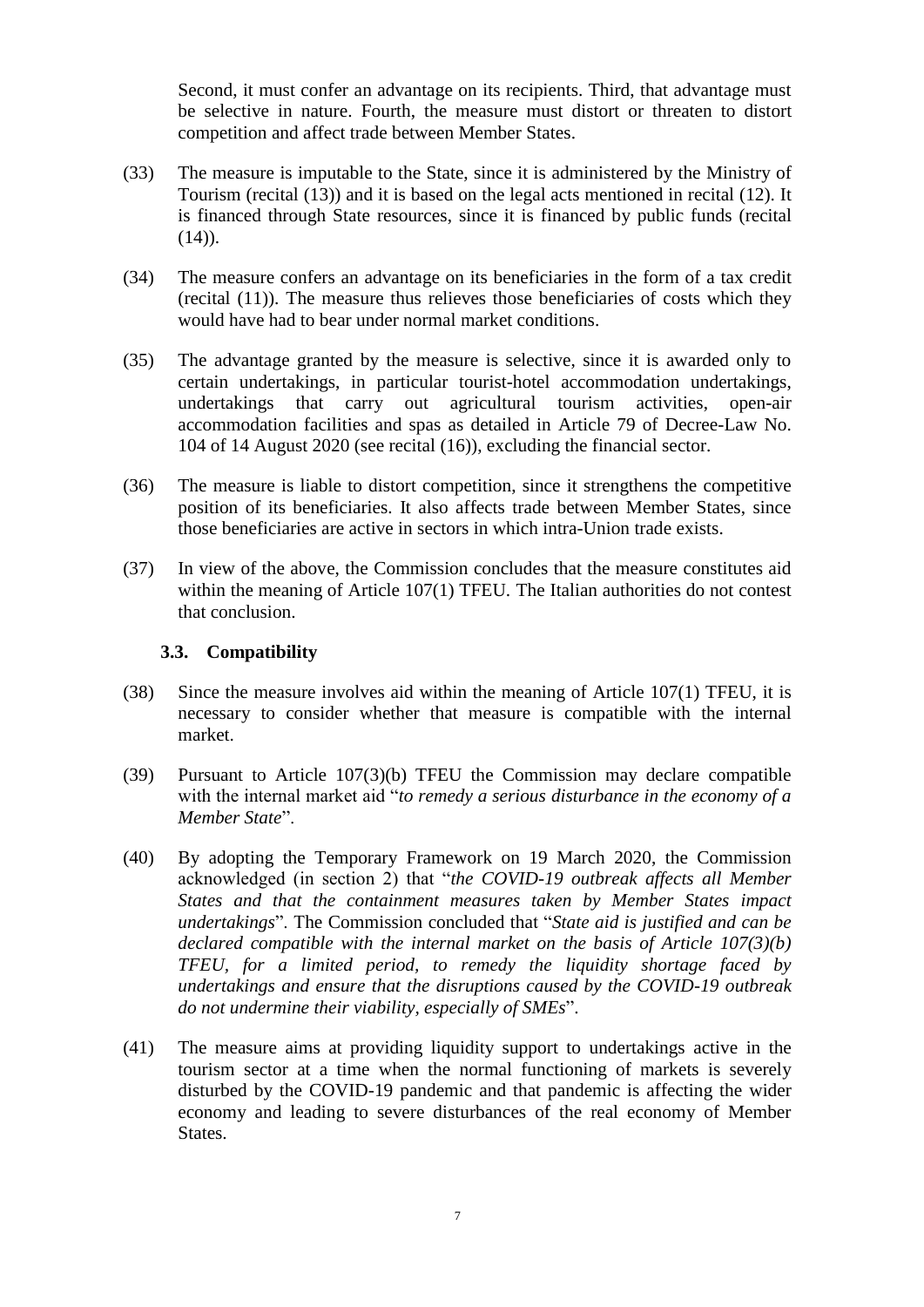- (42) The measure is one of a series of measures conceived at national level by the Italian authorities to remedy a serious disturbance in their economy. The importance of the measure to preserve employment and economic continuity in the tourism sector is widely accepted by economic commentators and the measure is of a scale which can be reasonably anticipated to produce effects across the entire Italian economy. Furthermore, the measure has been designed to meet the requirements of a specific category of aid ("*Limited amounts of aid"*) described in section 3.1 of the Temporary Framework.
- (43) The Commission accordingly considers that the measure is necessary, appropriate and proportionate to remedy a serious disturbance in the economy of a Member State and meets all the conditions of the Temporary Framework. In particular:
	- The aid takes the form of tax advantages, and more precisely of a tax credit (recital [\(11\)\)](#page-2-0).

The overall nominal value of the tax advantages will not exceed EUR 2.3 million per undertaking (recital [\(26\)\)](#page-4-0); all figures used must be gross, that is, before any deduction of tax or other charges. The measure therefore complies with point 22(a) of the Temporary Framework.

- Aid is granted under the measure on the basis of a scheme with an estimated budget as indicated in recital [\(14\).](#page-3-2) The measure therefore complies with point 22(b) of the Temporary Framework.
- Aid may not be granted under the measure to medium<sup>14</sup> and large enterprises that were already in difficulty on 31 December 2019 (recital [\(18\)\)](#page-3-3). The measure therefore complies with point 22(c) of the Temporary Framework. Aid may be granted to micro and small enterprises that were in difficulty on 31 December 2019, if those enterprises, at the moment of granting the aid, are not subject to collective insolvency procedure under national law and they have not received rescue aid<sup>15</sup> or restructuring aid<sup>16</sup> (recital  $(18)$ ). The measure therefore complies with point 22 $(c)$  bis of the Temporary Framework.
- Aid will be granted under the measure no later than 30 June 2022. In particular, the tax liability in relation to which the advantage is granted must have arisen no later than 30 June 2022 (recital [\(15\)\)](#page-3-4). The measure therefore complies with point 22(d) of the Temporary Framework.
- (44) The Italian authorities confirm that the aid under the measure is not conditioned on the relocation of a production activity or of another activity of the beneficiary from another country within the EEA to the territory of the Member State

 $\overline{a}$ 

<sup>&</sup>lt;sup>14</sup> As defined in Annex I to Commission Regulation (EU) No 651/2014 of 17 June 2014 declaring certain categories of aid compatible with the internal market in application of Articles 107 and 108 of the Treaty, OJ L 187, 26.6.2014, p. 1.

<sup>&</sup>lt;sup>15</sup> Alternatively, if they have received rescue aid, they have reimbursed the loan or terminated the guarantee at the moment of granting of the aid under the notified measure.

<sup>&</sup>lt;sup>16</sup> Alternatively, if they have received restructuring aid, they are no longer subject to a restructuring plan at the moment of granting of the aid under the notified measure.